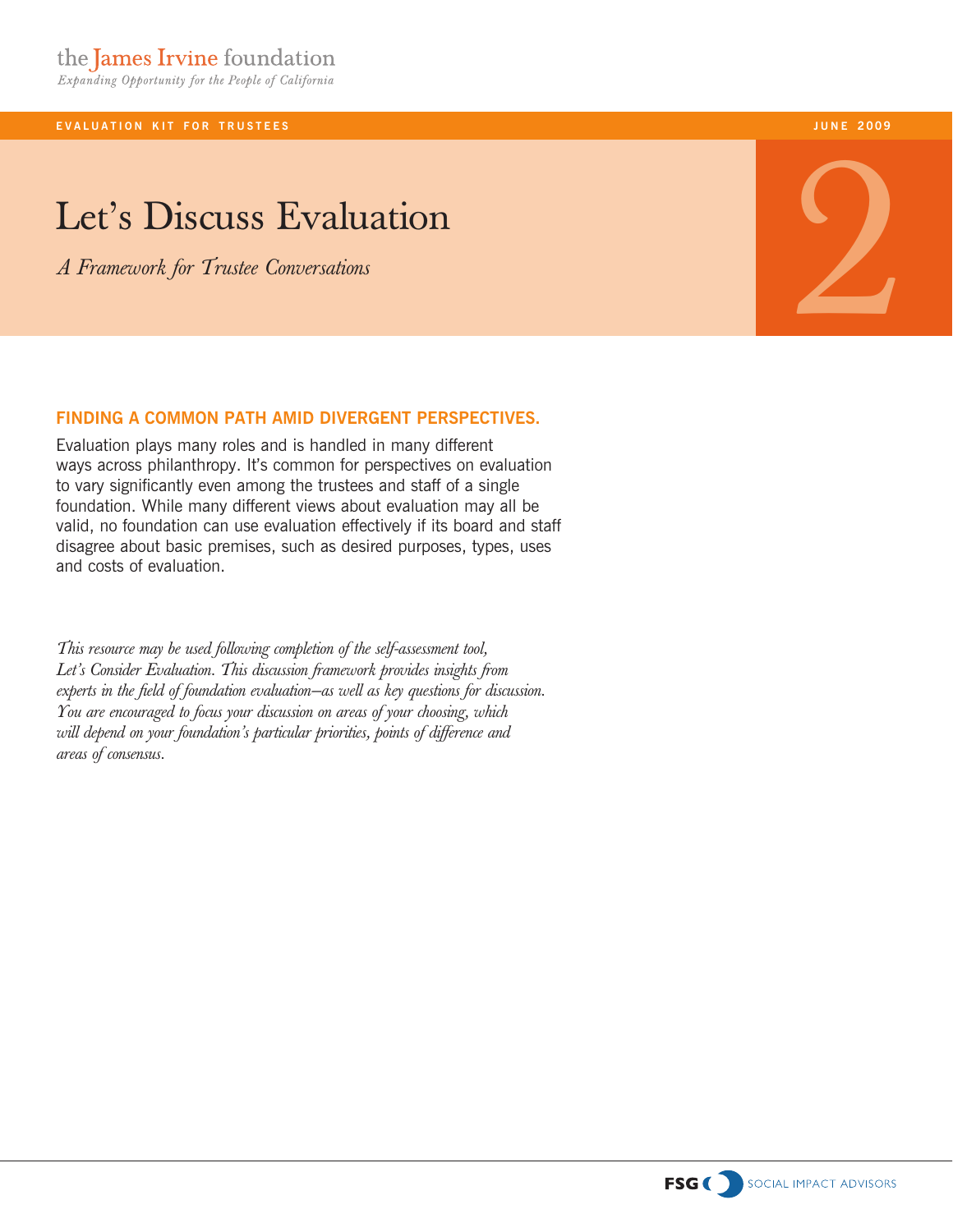# Why should we evaluate? **I. Purpose**

**Agreeing on purpose is the most important first step in setting an effective evaluation strategy. When trustees agree on purpose, a board committee or staff can return to the boardroom with a plan or set of recommendations that helps trustees decide how evaluation will be handled and what it should cost.** 

### **Perspectives from the field**

Foundations are using evaluation to better **plan**, **implement and track**  their work. They see it as an essential tool to clearly and realistically define measurable outcomes they seek to achieve. They want to improve the implementation of current grant programs through real-time feedback from stakeholders. They also use evaluation to monitor overall progress on an issue.

Rather than using evaluation to ascertain the impact of a single grant, increasingly, foundations are evaluating clusters of grants or multiyear program strategies. While some still want to know what exactly the grantee accomplished with grant dollars, a growing contingent of foundations want to use evaluation to find out whether their strategies, choices and theories of change are right. Simply put, emphasis is shifting away from grantee accountability to helping board and staff make better decisions.

### **Discussion questions**

Which purposes of evaluation are most important to us?

- To better plan our work
- To improve our implementation
- To track progress toward our goals

At which levels do we focus our evaluation?

- Individual grants
- Grant clusters
- Program strategies
- Theory of change

How should we use evaluation findings to inform resource allocations?

Is there anything about the way we use evaluation today that is inconsistent with the purposes we care about most?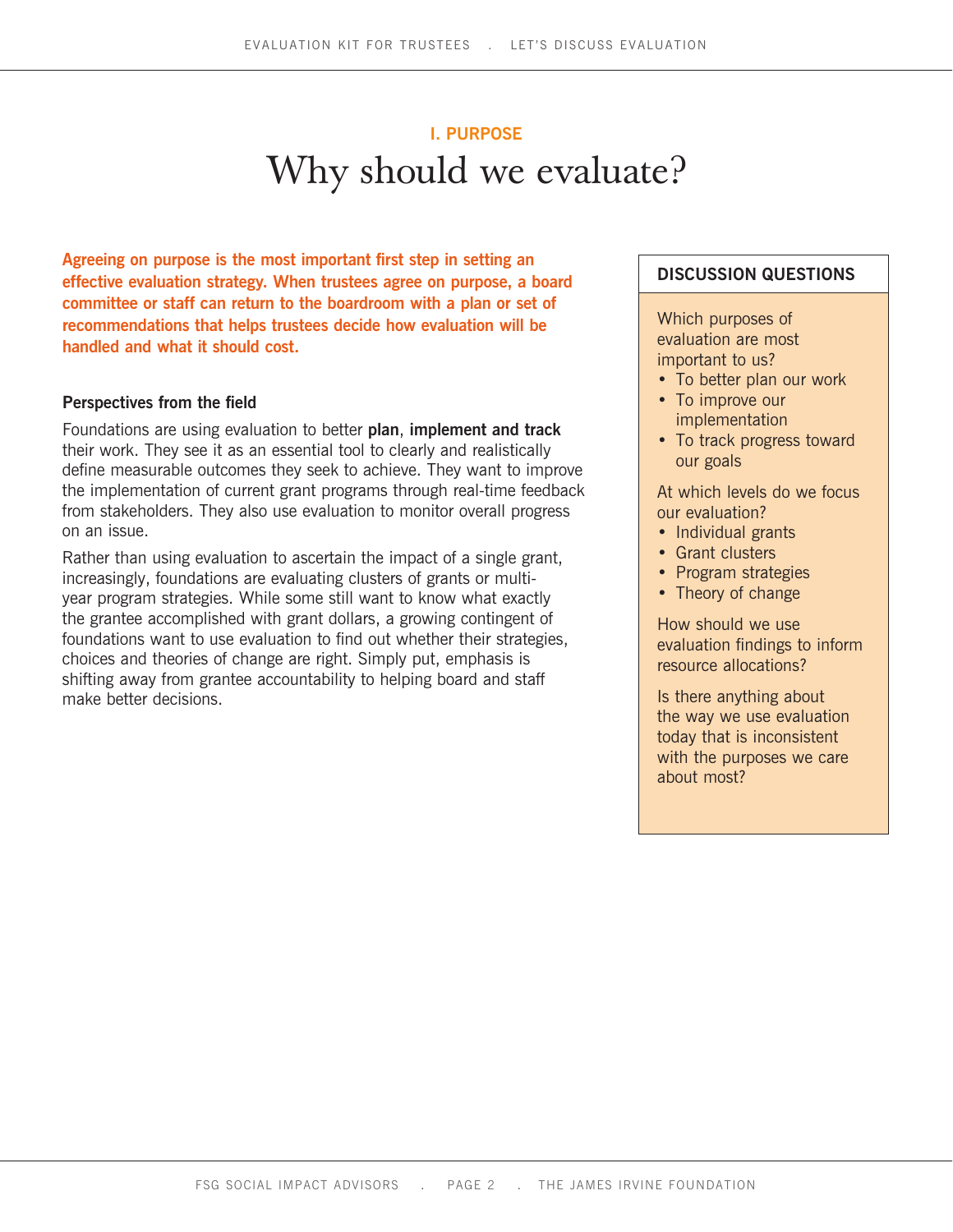# How should we evaluate? **II. method**

### **TYPES OF EVALUATION**

**Good evaluations are implemented in many ways — but choices about evaluation are difficult when some board members trust only quantitative, scientific, independent results and others find greater value in lessons reported informally by grantees and program officers. A wide variety of information can inform decision making and provide useful insights into grantmaking effectiveness. Precision, timeliness and objectivity can vary. What's most important is that evaluation fulfills its intended purpose.**

### **Perspectives from the field**

Trustees interviewed were evenly divided on the issue of **attribution** those who wanted evaluation to produce findings that could be directly tied to the foundation's grants and those who did not expect that findings could be attributed to the foundation's efforts.

They also split over whether results reported by program staff had to be corroborated by **independent sources**, versus those who trusted that foundation staff would not gloss over bad news or report overly optimistic results.

Every foundation would like to have incontrovertible **evidence** that its funds created a significant social impact not otherwise possible. But the cost, complexity and duration of such impact studies limit the ability to use them and the application of their findings. In reality, foundations very rarely achieve anything alone. Each is typically one among multiple funders, relying on a grantee that has built up its capacity over many years, working on an issue that is influenced by countless other organizations, individuals and government activities. Once a foundation moves beyond the requirement for absolute proof of impact, a wider range of information becomes available, often at much lower cost.

Many foundations are expanding the range of evaluation techniques and methodologies to include additional forms of evaluation beyond the traditional options. Some are engaging in a more informal **participatory evaluation**, that engages foundation staff, grantees and even the beneficiaries in a shared process of learning and improvement throughout the course of the grant.

Most trustees interviewed wanted to see some quantitative data, supplemented by qualitative or anecdotal reports — the latter alone was considered too unreliable. A number of foundations have started using one- to three-page dashboards that **summarize** quantitative data, supplemented by more in-depth reporting on key initiatives.

### **Discussion questions**

How do we want evaluation to work and in what circumstances?

- Extent of rigor
- Frequency of updates
- Outside evaluators vs. report by program staff
- Involvement of grantees
- Whether results must be attributed to the foundation's efforts

Are these types of evaluation consistent with the purposes of evaluation that we prioritized?

In what ways can we use evaluation more effectively? (see examples in *Snapshots, How Foundation Trustees Use Evaluation*)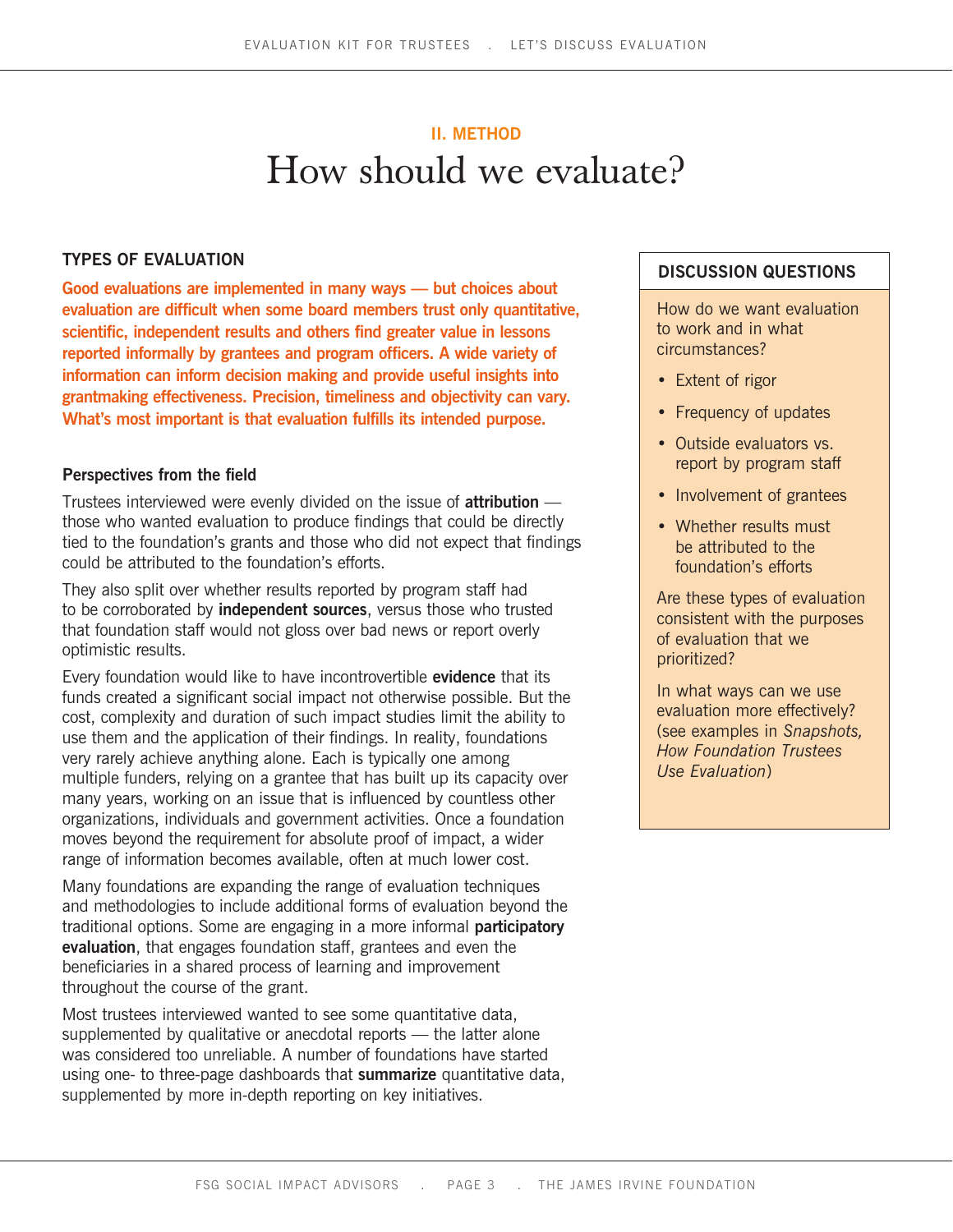# How should we evaluate? **II. method**

{continued}

### **USES OF EVALUATION**

**Unless evaluation information is actually used in making decisions, it will atrophy as the staff and grantees recognize that the exercise is empty. But what consequences should evaluation carry? Making the right decision will depend on the circumstances at the time, but it is important to surface trustee attitudes about evaluation uses in advance.**

### **Perspectives from the field**

Foundations don't want to fund unsuccessful programs, but they may **not wish to abandon** a project when first efforts fail.

Staff and grantees should be held **accountable** if their projects go awry, yet we cannot expect them to solve major social problems with every grant.

Fellow funders, grant beneficiaries, policymakers and program operators can all benefit from the evaluation **lessons of others**, but we're hesitant to over-promote our successes or unwisely undermine a grantee by publicizing failure.

Many foundations use evaluation data to help them refine their strategy or theory of change for future grant cycles, but some attach more **explicit consequences**, such as:

- Allocating more funds to the program areas that show positive evaluation results and less to those that make no progress.
- Examining cost per outcome of different grantees and shifting grants to the best performers.
- Linking staff bonuses to evaluation results.

Foundations also vary in their willingness to **go public** with evaluation results. Approaches include:

- Posting a summary of the outcome of every grant on the foundation's website.
- Sharing both positive and negative evaluation results to influence government policy and spending, shape practice in the field, or influence funding decisions at other foundations.
- Publishing the results of program evaluations, enabling other organizations to apply key insights to their own work to achieve greater effectiveness and avoid pitfalls.

### **Discussion questions**

What kinds of board decisions or actions should evaluation inform?

- Changing course or ending a program/project
- Evaluating staff performance
- • Changing a grantee relationship

Are we comfortable sharing results — positive and negative — with outside stakeholders?

- In what circumstances?
- With what level of transparency?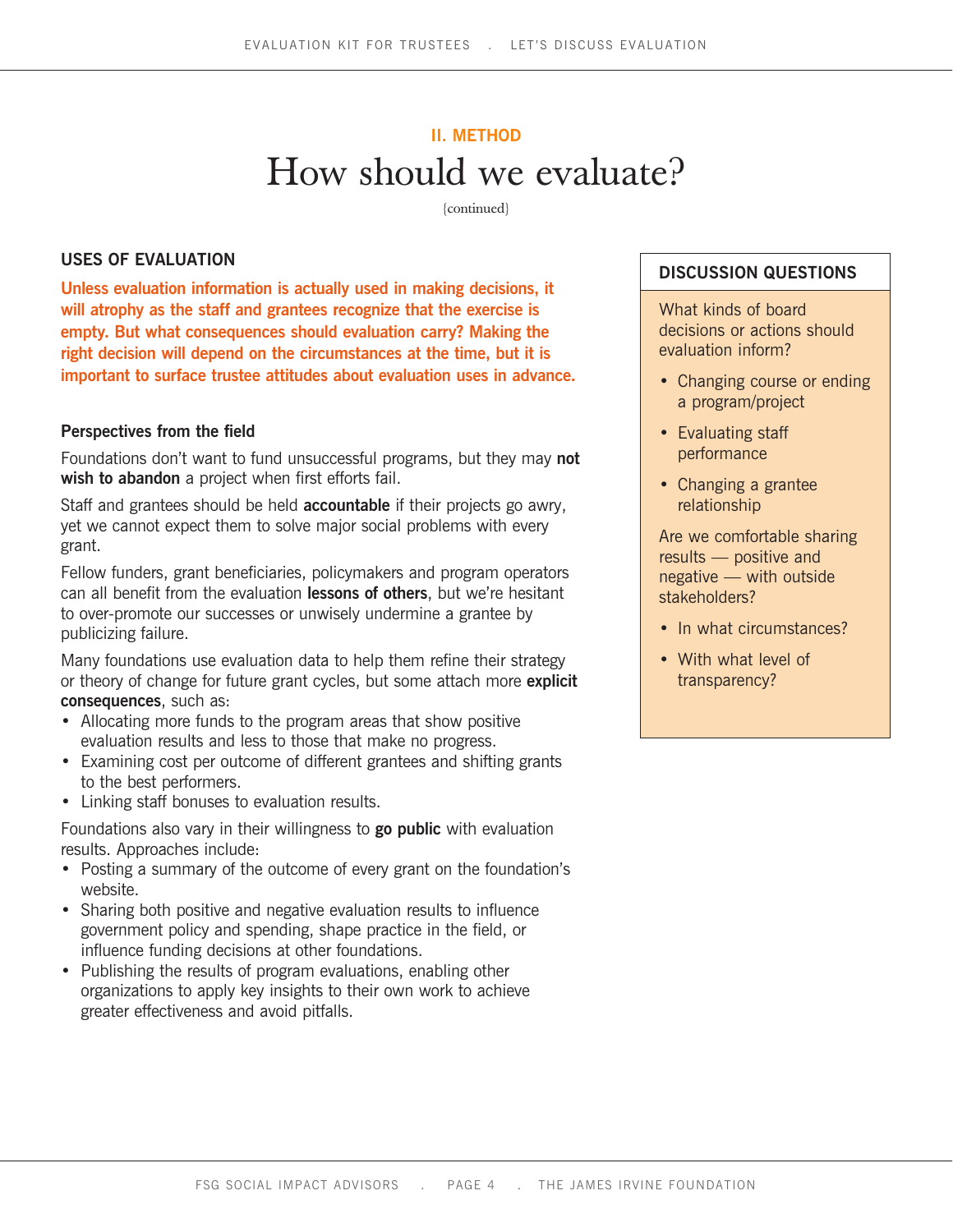## How should we evaluate? **II. method**

{continued}

### **EVALUATION IN PRACTICE**

**Once the board has agreed on the purposes and uses of evaluation, the foundation can create an evaluation plan that is tailored to serve those needs. Some trustees find that the timing and format of the data collected is not well-suited to the decisions they need to make: Progress reports may arrive after the grant renewal decision has been made, or highly technical studies may lack actionable recommendations. Other challenges to the practice of evaluation may stem from the degree of trust and openness within a particular foundation.**

### **Perspectives from the field**

Many barriers to using evaluation effectively are merely **logistical**. Staff members don't have enough time to monitor grant programs underway because they're busy preparing for the upcoming board meeting. Trustees don't have enough time at the board meeting to discuss past results because they're busy approving the current grant docket.

**Management and culture** also factor into a foundation's evaluation practices. If the CEO doesn't consider evaluation important to decision making, the staff won't either. If the foundation lacks a culture of openness, honesty and respect, staff may not be willing to share evaluation results fully and candidly.

### **Discussion questions**

Is evaluation information being shared with the board in a way that is easy to understand and use? If not, what improvements can we make?

- Evaluation timing that allows for board action
- Helpfulness of presentation method

Are internal discussions about failures and successes possible and comfortable?